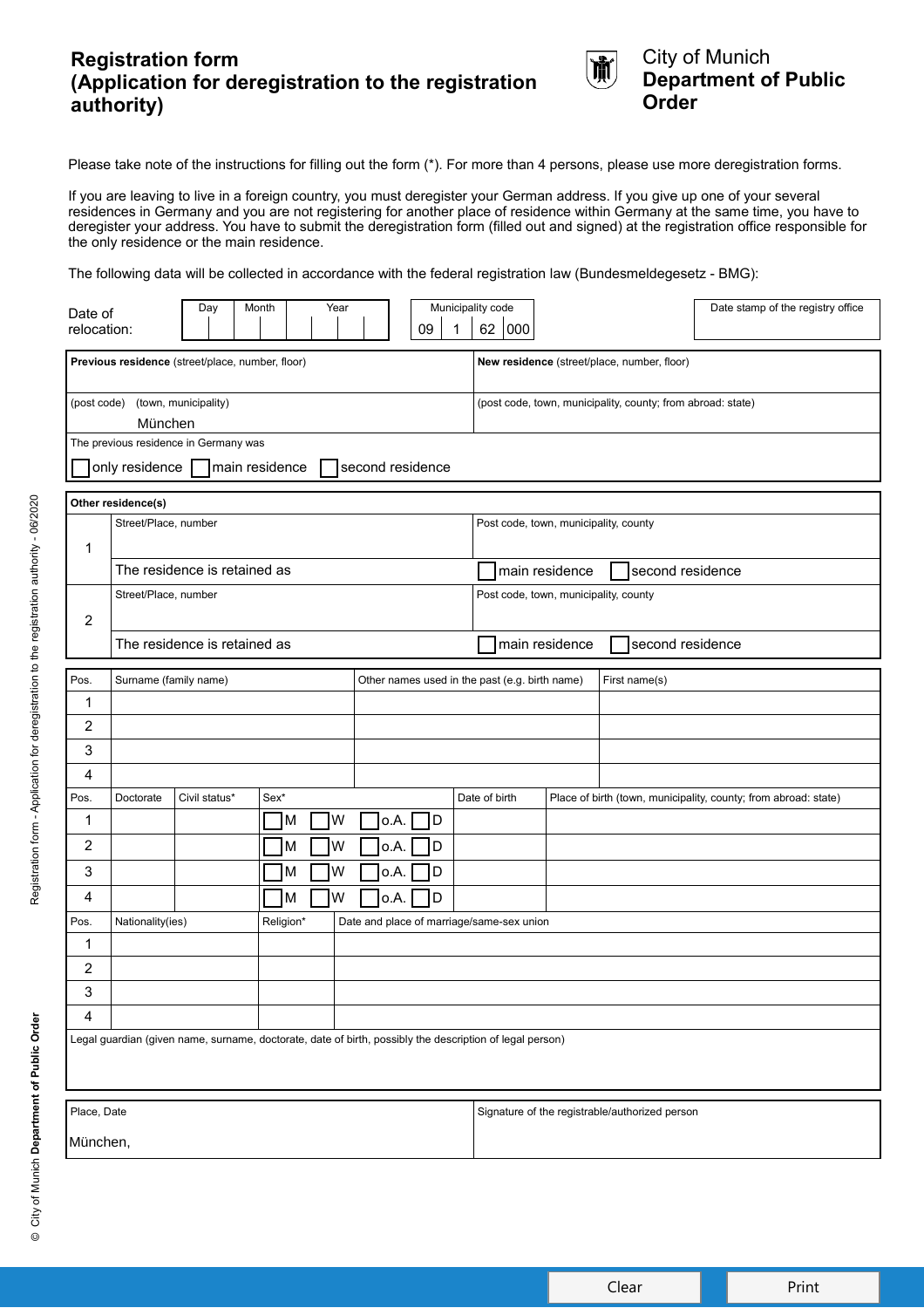# **Letter of authorisation for submission to the registration authority (Deregistration)**



### This is to certify that, I

| Family name (married name) | First name(s) | Date of Birth |
|----------------------------|---------------|---------------|
|                            |               |               |

### authorise

| Family name (married name)                     | First name(s) | Date of Birth |  |  |  |  |
|------------------------------------------------|---------------|---------------|--|--|--|--|
|                                                |               |               |  |  |  |  |
| Address (zip code, city, street/place, number) |               |               |  |  |  |  |
|                                                |               |               |  |  |  |  |
|                                                |               |               |  |  |  |  |
|                                                |               |               |  |  |  |  |
|                                                |               |               |  |  |  |  |
|                                                |               |               |  |  |  |  |

to represent me in all actions and declarations in connection with the deregistration of place of residence by presenting the required documents (deregistration documents) at the Munich Citizens' Office.

| Place, date | Signature of the registrable person |
|-------------|-------------------------------------|
| München,    |                                     |

## **Instructions**

The presentation of a letter of authorisation at the registration office is not compulsory. It merely serves as authorization to receive the deregistration confirmation and for the change in the German identity card.

The letter of authorisation shall be presented together with the original or copy of the appointer's identity card or passport. Changes in the identity card are possible only on presentation of the original.

If no letter of authorisation is presented during deregistration, the deregistration confirmation cannot be delivered to a third party.

## **Contact**

Service call number: +49(0)89/23396000 (general information)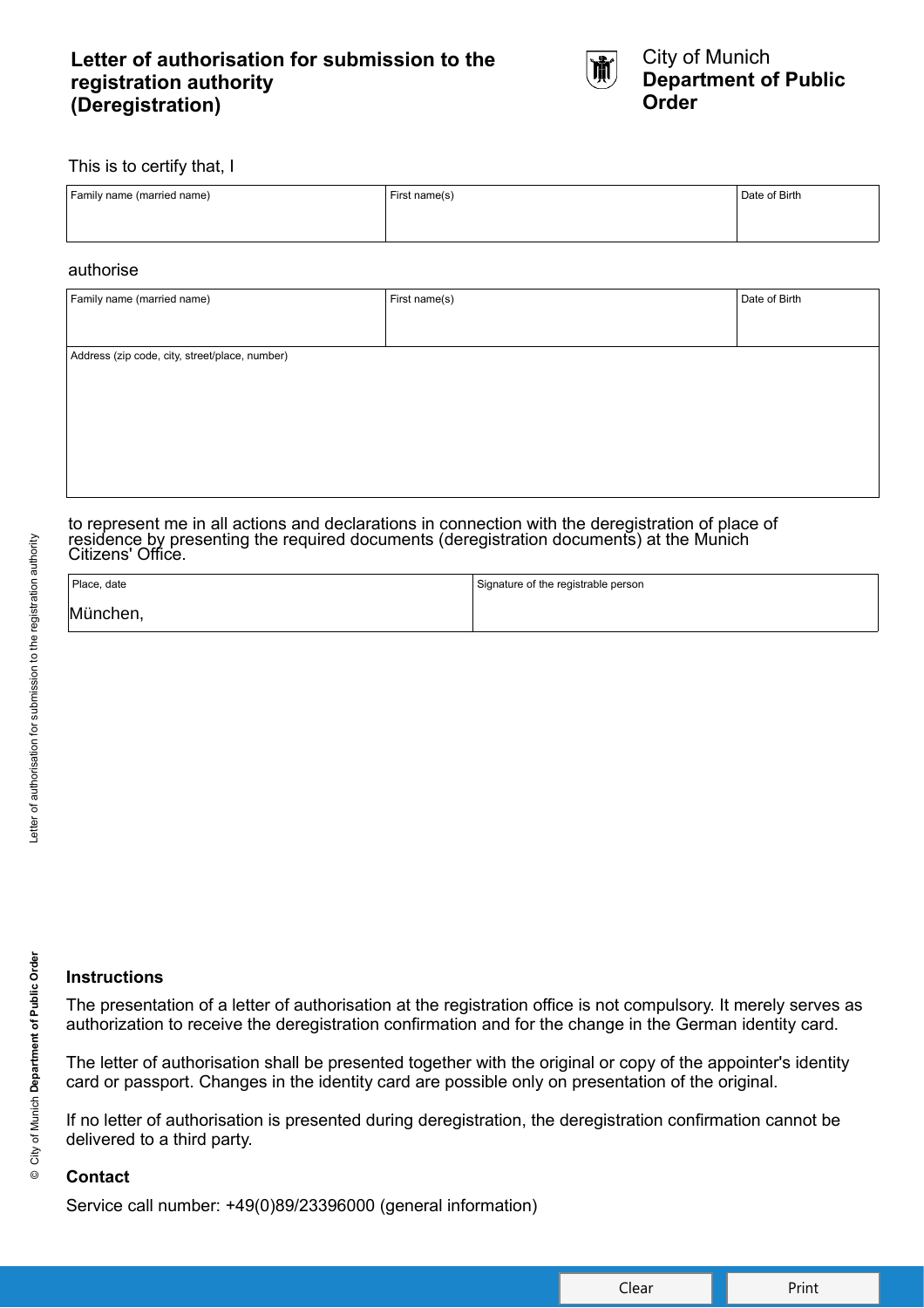

## City of Munich **Department of Public Order**

#### **1 General information**

- 1.1 Deregistration is only required when giving up a residence without registering another residence within Germany. In such a case, the completed and signed registration form has to be submitted to the registry office immediately after giving up your residence. The relevant authority is where your sole or main residence is.
- 1.2 Upon request, you must give the necessary information to the registration authority, appear in person and submit the necessary documents as evidence of the correctness of the information.
- 1.3 If an answer does not apply to you, please strike it out. Please mark the appropriate responses where boxes are available.
- 1.4 Basically, a separate registration form must be used for each person to deregister. Spouses, life partners and family members with the same past and future residence should jointly use the same registration form. It is sufficient if one of the persons to register signs the registration form. To deregister more than 4 persons, please use an additional registration form.
- 1.5 Deregistration at the registry office does not exempt you from your obligation to notify other authorities (e.g. the vehicle registration office) of your change of residence.

#### **2 Completing the registration form**

- 2.1 Relocation date: Order day month year
- 2.2 Only residence: If you have only one residence in Germany, then this is your exclusive residence, not your main residence.
- 2.3 Main residence: This is the residence mainly used by the inhabitant. The main residence of a married person or a resident leading a civil partnership, who does not live permanently separated from his or her family or his or her life partner, is the predominantly used residence of the family or life partner. With under-age persons, the main residence is the residence of the legal guardians. If the legal guardians are separated, the main residence is the residence of that legal guardian, which is mainly used by the minor. Upon a corresponding request, this provision applies to persons with disabilities up to the age of 25, even if they live in an institution for the disabled. If in doubt, the predominantly used residence is where the focal point of the resident's personal relationship lies.
- 2.4 Second residence: every other residence in Germany.
- 2.5 Family name: Please state the full current family name including parts of the name.
- 2.6 Forenames: State only in the form prescribed by the laws on personal status.
- 2.7 Doctoral degree (residence within the federal territory): For registration purposes, a doctoral degree can be entered in the abbreviated form of "Dr." and "DR." without further additions (such as "med."). With honorary degrees please add one of the suffixes "hc.", "eh." or "Eh.".
- 2.8 Doctorate (awarded abroad): This can be entered in the register only if the person is entitled to hold the abbreviated title of "Dr." in the Federal Republic of Germany. Due to the legal requirements of the Bavarian Higher Education Act it is not possible to make a general statement on which foreign academic degrees are affected hereof. Verification of the entitlement to hold the abbreviated title of "Dr." and have it entered in the register is only possible by submitting the original promotion certificate together with a certified translation into German thereof.
- 2.9 Date of birth: Order day month year
- 2.10 Gender: For the indication of sex, please use the following abbreviations:
	- M male
	- W female

D

- N/A not stated
	- diverse (If the child cannot be assigned to either the female or the male gender, the civil status case can also be entered in the birth register without such information or with the entry "divers" (Section 22 (3) PStG)).
- 2.11 Marital status: Enter the marital status here:
	- LD single
	- VH VW married
	- GS widowed divorced
	- LP registered partnership
	- LV life partner died
	- LA partnership cancelled
	- EA marriage annulled
	- LE life partner declared legally dead
	- NB unknown